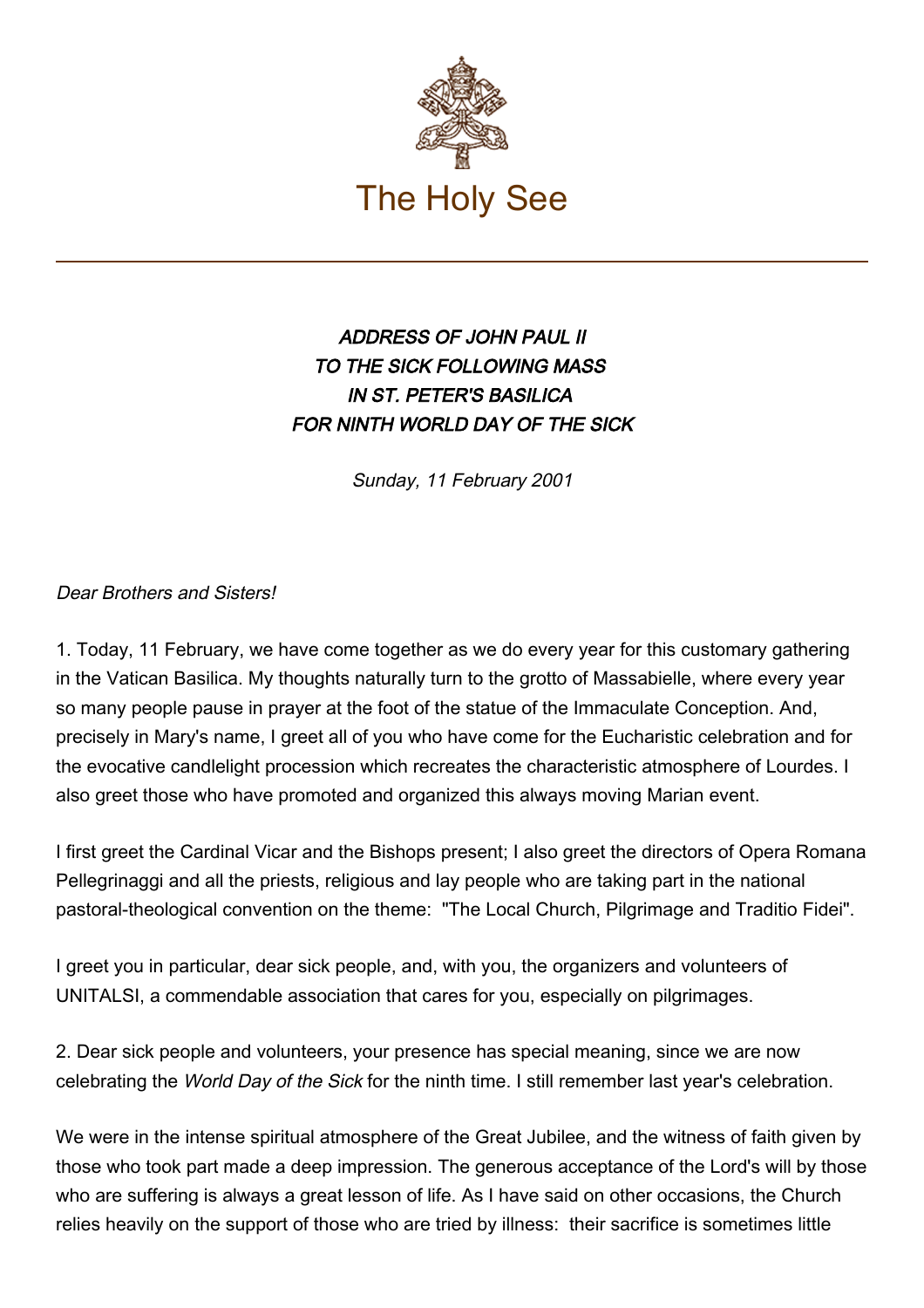understood, but, when combined with intense prayer, it has a mysterious efficacy for the propagation of the Gospel and the welfare of the whole People of God.

Dear brothers and sisters, today I would like to express again my deep gratitude to you for your silent mission in the Church. May you be firmly convinced that it gives extraordinary power to the progress of the entire Ecclesial Community.

3. This evening, in the evocative setting of this gathering, we want to feel in communion with our brothers and sisters meeting in Sydney, Australia, for the World Day of the Sick. The theme chosen for the event this year is: "The New Evangelization and the Dignity of the Suffering Person". This is a theme on which it is important to reflect, because physical and spiritual pain mark everyone's life more or less deeply, and it is necessary that the light of the Gospel also illumine this aspect of human existence.

In the Apostolic Letter Novo millennio ineunte, which I signed on the closing day of the Jubilee, I invited all believers to contemplate the face of Jesus. I wrote in that Letter that "in contemplating Christ's face, we confront the most paradoxical aspect of his mystery, as it emerges in his last hour, on the Cross" (n. 25).

You in particular, my sick friends, understand how paradoxical the Cross is, because you are allowed to feel the mystery of pain in your own flesh. When your strength fails because of a serious illness, projects you have long cherished in your heart are abandoned. In addition to physical suffering, there is often spiritual suffering due to a sense of loneliness which grips the individual. In contemporary society, a certain culture considers the sick person a troublesome hindrance, failing to recognize that he makes a valuable spiritual contribution to the community. It is necessary and urgent to rediscover the value of the Cross we share with Christ.

4. At Lourdes Our Lady said to Bernadette on 18 February 1858: "I do not promise you will be happy in this world, but in the next". During another apparition, she invited her to turn her gaze to heaven. Let us listen again to these exhortations of our heavenly Mother as if they were addressed to us: they are an invitation to evaluate earthly realities correctly, knowing that we are destined for eternal life. They help people patiently to bear adversity, sufferings and sickness, in the perspective of paradise. At times some have thought of paradise as an escape from daily reality; on the contrary, the light of faith makes the harsh experience of suffering better understood and thus more knowingly accepted. St Bernadette herself, harshly tested by physical illness, exclaimed one day: "Cross of my Saviour, holy Cross, adorable Cross, in you alone I place my strength, my hope and my joy. You are the tree of life, the mysterious stairway that joins earth to heaven, and the altar on which I want to sacrifice myself by dying for Jesus" (M. B. Soubirous, Carnet de notes intimes, p. 20).